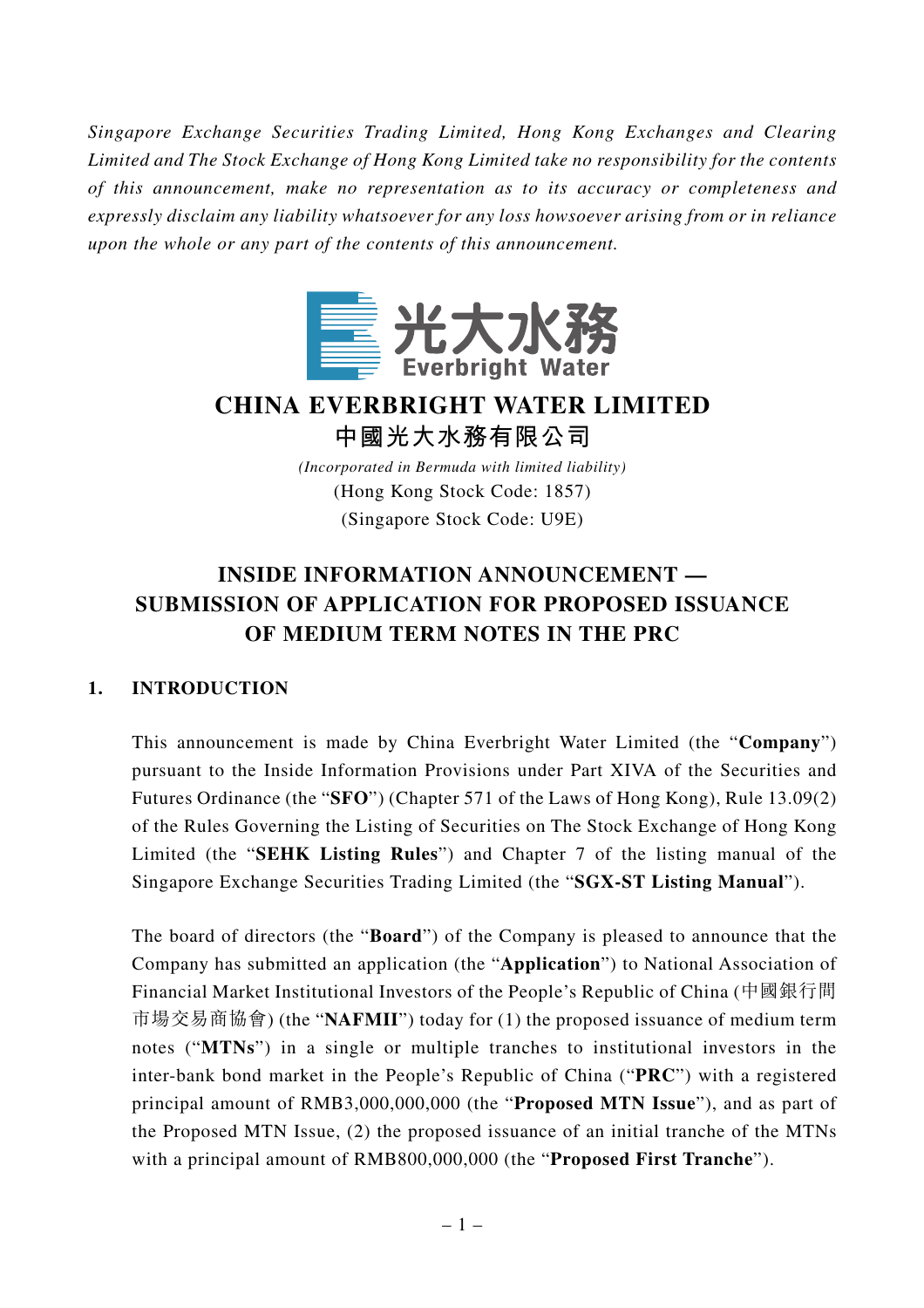In connection with the Proposed MTN Issue and the Proposed First Tranche, the Company is required to and has made an application to the NAFMII to seek the necessary approvals (the "**Approvals**"). The Proposed MTN Issue and the Proposed First Tranche are subject to, *inter alia*, the Approvals being obtained and the prevailing market conditions. Accordingly, the Company may or may not proceed with the Proposed MTN Issue and the Proposed First Tranche. **Shareholders and potential investors of the Company are advised to exercise caution when dealing in the securities of the Company.**

#### **2. PROPOSED TERMS**

The proposed terms of the Proposed MTN Issue are as follows:

| Issuer                         |                      | The Company                                                                                                                                      |
|--------------------------------|----------------------|--------------------------------------------------------------------------------------------------------------------------------------------------|
| Place of Issue                 | ÷                    | <b>PRC</b>                                                                                                                                       |
| Registered principal<br>amount | $\ddot{\phantom{a}}$ | RMB3,000,000,000                                                                                                                                 |
| Manner of Issue:               |                      | To be issued in a single tranche or in multiple tranches,<br>subject to market conditions                                                        |
| <b>Target Subscribers</b>      |                      | Institutional investors in the inter-bank bond market in<br>the PRC                                                                              |
| Maturity                       |                      | Not more than five years for any tranche                                                                                                         |
| Underwriter $(s)$              |                      | Bank of China Limited and Guosen Securities Co.,<br>Ltd.                                                                                         |
| <b>Issue Price</b>             | ÷                    | To be issued at the face value of the MTNs                                                                                                       |
| <b>Interest Rate</b>           |                      | At the fixed coupon rate to be agreed and determined<br>by the Company and the Underwriters pursuant to the<br>centralized book-building process |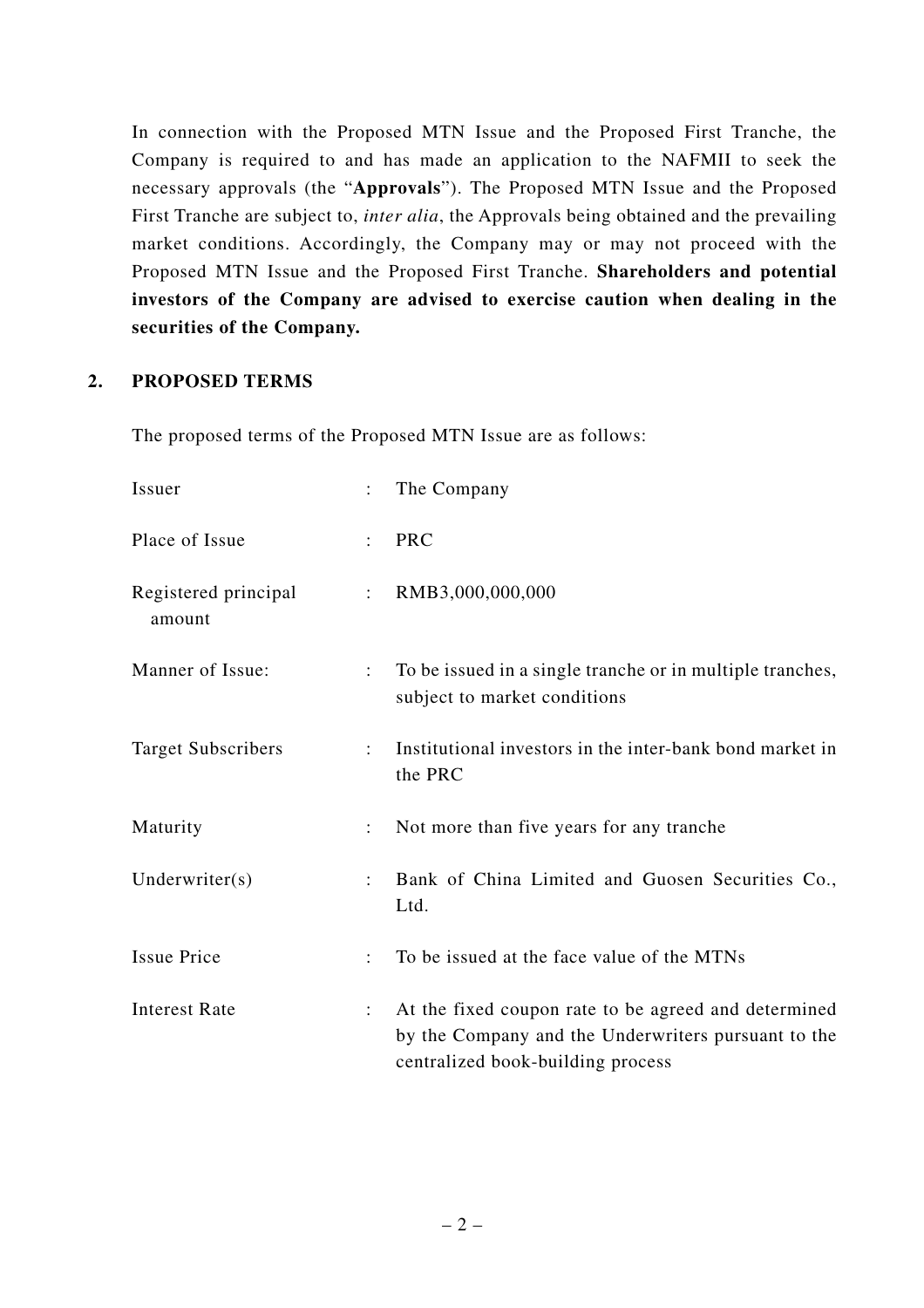| <b>Interest Calculation</b>                       |                      | The interest for the MTNs will be calculated by way of<br>simple interest instead of compound interest to be paid<br>on an annual basis |
|---------------------------------------------------|----------------------|-----------------------------------------------------------------------------------------------------------------------------------------|
| Mode of Repayment                                 | $\ddot{\phantom{0}}$ | The principal amount to be repaid upon the maturity of<br>the MTNs                                                                      |
| Listing and trading<br>arrangement of<br>the MTNs |                      | The MTNs will be traded on the inter-bank bond<br>market in the PRC                                                                     |
| Use of proceeds                                   | ÷                    | Replenish the working capital of the Company's<br>subsidiaries                                                                          |

#### **3. RATIONALE FOR THE PROPOSED MTN ISSUE**

The Board is of the view that the Proposed MTN Issue will enable the Company and its subsidiaries (the "**Group**") to replenish the working capital within a reasonable time, and allow the Group to optimize its financing structure and control its financial cost within a reasonable range.

#### **4. GENERAL**

The Company will make disclosures in accordance with the progress of the Proposed MTN Issue and the Proposed First Tranche as and when appropriate and in the event that the Company decides to proceed with the Proposed MTN Issue and the Proposed First Tranche, it will disclose the details of the same at the appropriate time in compliance with the SGX-ST Listing Manual, the SEHK Listing Rules and/or Part XIVA of the SFO.

The draft documents relating to the Application will be disclosed on the website of the NAFMII (http://zhuce.nafmii.org.cn/) in due course.